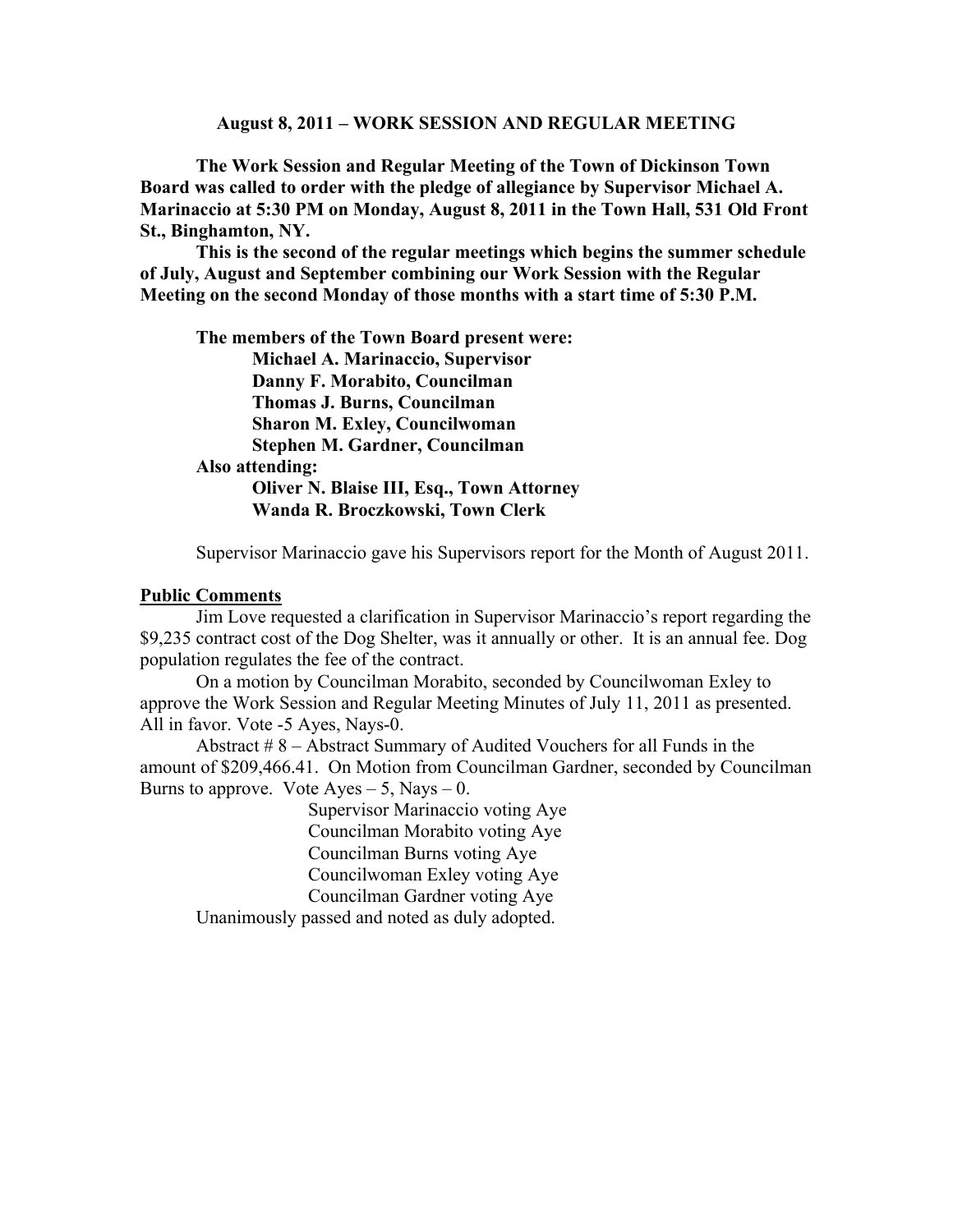**RESOLUTION # 15 - AUTHORIZING ATTORNEY BLAISE** for the Town to handle litigation of tax assessment challenge at 20 Boland Road matter as an outside retainer. Since we only handle a few on commercial properties and very seldom on a residence. Attorney Blaise will assign another attorney more familiar with handling a residence request. This is a very small amount of money of 5K; from \$84K to \$79K. On motion by councilman Morabito and seconded by Councilman Burns. All in favor.

### **RESOLUTION # 16 UPPER FRONT STREET PUMP STATION – GAS LINES IN**

No discussion. On motion by councilwoman Exley and seconded by Councilman Gardner. All in favor.

# **E-MAIL MANAGEMENT POLICIES-REVIEW TABLED FROM JULY**

**MEETING.** Attorney Blaise recommend we follow the example of **Hunter Valley**. As there is no IT person on staff and we follow their practices. Supervisor Marinaccio will take the lead on this and contact our IT person from Cyber City, our contractor.

# **JOHN STREET DRAINAGE EASEMEN UPDATE**

Liz and Ed Krukowski met with the town representatives to give the town permission to walk their property by Highway Commissioner Kie and the Engineer for the town, Ron Lake in order to install drainage. It was a positive meeting.

# **GARBAGE DISTRICT BIDS FOR 2012-2013**

In process-Filed it should be noted Taylor garbage typically is the only one who ever responds. The best we can recall, it has been over the past 20 years.

# **THE OWNERS OF 36 NORTH BROAD STREET - CONDEMNATION**

The owners want to turn the property over to the town. Code Enforcement (CE) officer Rafferty says Dump it! After visiting the property he stated it is a pre-1970 mobile home measuring 10 x 10 x 40 foot addition. It has been vacant between 7 or 8 years. The mobile home use is non-conforming use. Requested voluntary removal of the structure. Currently the taxes are being paid. The lot size is 50' x 100'. A public hearing is needed to take this property off the owners? Sue or attach all costs to the owner. Owner wants to turn over to the town. Cost  $50\%$  more than value to bring up to compliance – One we need to wait on CE Rafferty report and two, owner intentions. Hopefully they would walk away. It would cost \$23K to demolish the structure as this would also include asbestos abatement required. This is a nasty situation. Danny Miller of the water department could see when the last water used. Table this.

**RETENTION POLICY TAX CAP LEGISLATION –** Review legislation that if the town of Dickinson were to raise taxes beyond the 2% cap, reviews with Attorney Blaise to ensure we are in compliance with taxes.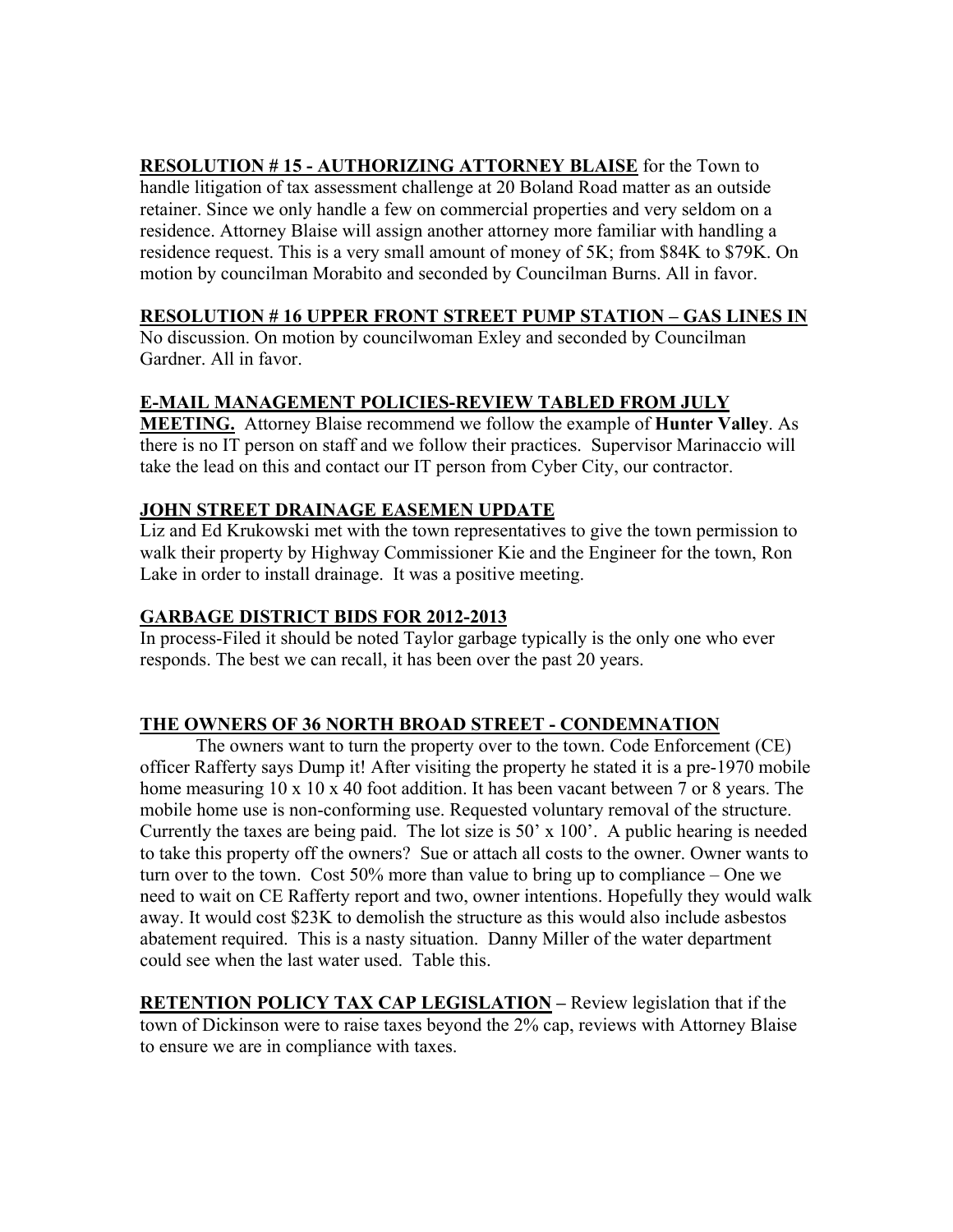# **RESOLUTION # 17 - CLAIM FOR DAMAGED UTILITY POLE ON AIRPORT**

**ROAD** The All State adjustor wants to settle the claim for \$4K. The damage was \$4,600. We need to cover the cost of the repair. Recommendation was made to take most Attorney Blaise can negotiate. Could do a resolution to have our attorney resolve the claim. Resolution # 17. No further discussion. On motion by councilman Morabito and seconded by Councilwoman Exley. All in favor.

# **FLOW MANAGEMENT**

### **Binghamton-Johnson City Joint Sewage Treatment Plant**

Town Engineer Ron Lake was not present to report further on the Sewage Treatment Plant although Supervisor Marinaccio stated he has been guiding us very well on the situation. It should be clear; we are very leery of the plan that has been proposed to us. Broome Community College as stated during the July meeting was warned on what's going into sewer ionizing. Highway Commissioner Kie is requesting Supervisor Marinaccio set-up a meeting with both **Broome Community College** and **Broome County Jail** the representatives. Danny Miller of the Water Department would need to obtain Broome County Jail plans to best guide us on the matter.

### **FORD F550 TRUCK FOR SALE – BID OPENING**

One bid was received and opened from John Cook for \$12,500. Resolution # 18. On motion by Councilman Gardner and seconded by Councilman Burns. All in favor.

### **BUILDING PERMITS**

Code Enforcement Officer, Rafferty presented survey information Town Clerk Wanda Broczkowski gathered from towns across the state. Rafferty has made recommendations in the past and supports the idea of reviewing our current \$5.00 permit. We have been charging this fee since the 1970 's. various costs were mentioned. Code Enforcement officer Rafferty will present his review of the survey and recommend costs at the September meeting.

### *Condemned properties took up a lot of discussion not necessarily in any order not all properties included, but here are the comments and observations:*

Upon referral from the court, numerous hearings sentencing owners fines and given a deadline to the end of October at a cost of up to \$1,000 a day/or jail are really not worth efforts. Judge Slocum has referred the matter to the Town for condemnation. For example, 13 Bellaire - Neighbors complaining what it's like living near a property that is on a foreclosure after it's been in a fire. When these houses come up for auction does the town have any say? Foreclosure and sell to town for \$1.00 turn over o town?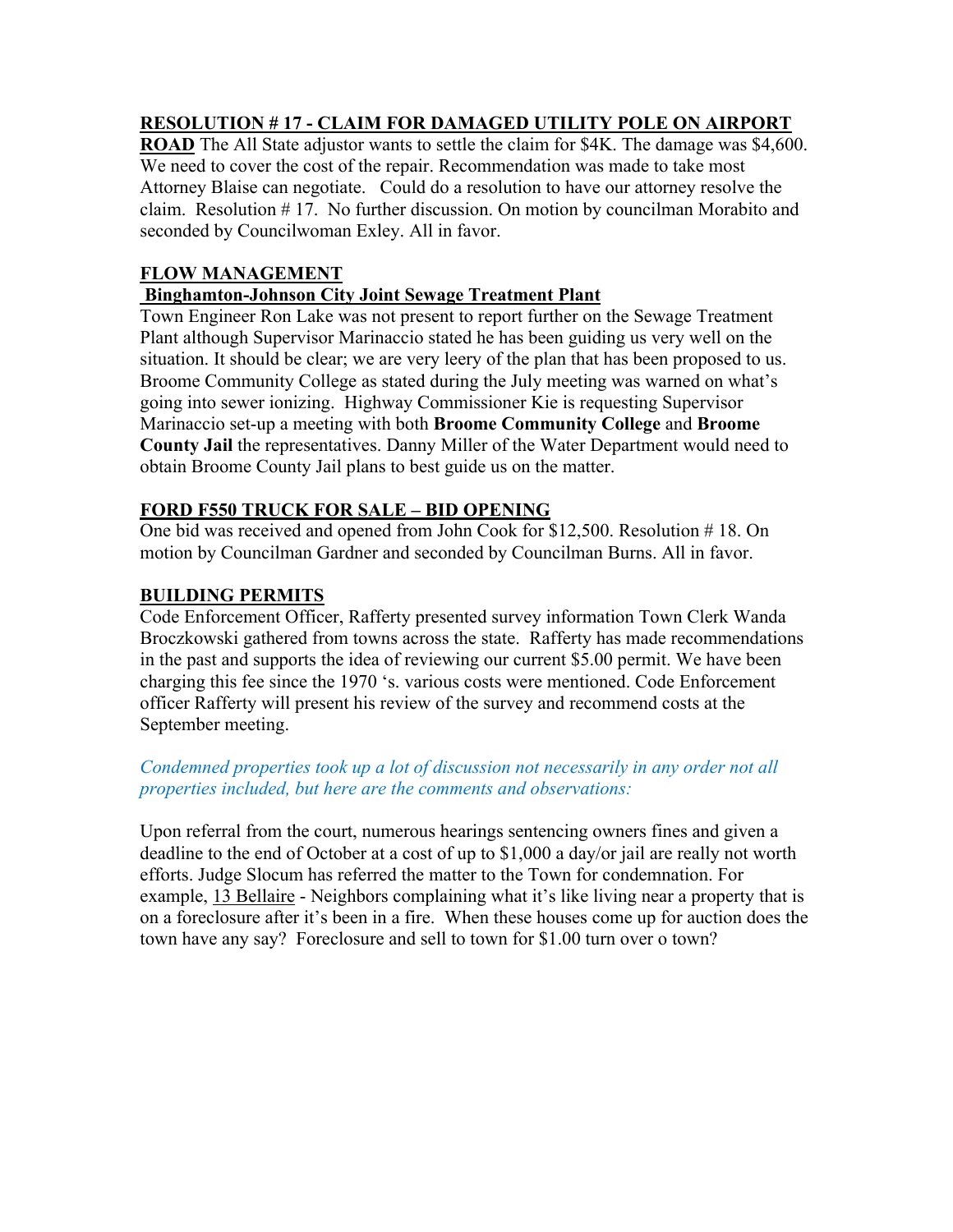A discussion then turned to the house on the property located next to the Town Hall, owned by Dan Babcock. This rented property is used for storage by the town. We could probably need up to November to vacate. Mr. Babcock has no real use for the property except for when I81 & I86 work commences, Mr. Babcock probably would want to use for their staging of trailers and highway equipment. To further clarify, this property lies between The Department of Transportation building and the Town Highway Department.

There was a discussion that led to deciding to draft a letter to all of the people of the Town of Dickinson. Everyone could be fined from \$300 to 1,000 a day fine. New building may not be able to build it with the new Sewage Treatment Plant. Also, BCC needs to disconnect with 60 days to comply.

Danny stated Sunrise Terrace station hit by lightning – Warranty up to 2012

# **GLENWOOD CEMETERY**

Commissioner Joel reported there was another robbery of the storage building at Glenwood Cemetery. Tools valuing between \$2,000 and \$3,000 were stolen. This storage building is used to store bodies. He is investigating to install an alarm system for \$50 a month. Another idea is to have Verizon install a phone or a cell up there. Since the shed has been broken into twice, in the past year, we have to beef up sensory lights at a cost of \$2000. He will also have a new door installed which will have a gate with a lock, same style as those used in New York City.

# **Committee Reports:**

### **Public Works**

Highway Commissioner Joel Kie reported:

- 1. Letters mailed to residents as well as a Press release; joint venture to resurface roads. Phelps Street and State Road closed 13<sup>th</sup>. Same for Old State Road Repairs the 18th.
- 2. John Street Done
- 3. Joel wants to order a light pole Stella Ireland.
- 4. 57 Sunset Complaint of Broome Development Legal issue between him and Broome Developmental.
- 5. Privacy Fence going up 930 Upper Front Street; pool was just set up.

Administrative:

- o Danny Miller met with Ed Crumb of the Binghamton Johnson City Joint Sewage Treatment; 2008 – Credits due to the town. Will get a credit due to an audit of something done incorrectly. Sewage rates will go back to that period.
- o Council woman Exley Prospect street garbage– Wal-Mart says have no jurisdiction (near BOCES sign)
- o Rafferty obtained Endicott's **Cart Pick-up Ordinance** of \$30.00 per cart regarding the Wal-Mart situation. Wal-Mart representative Says 'good luck with Corporate General Managers'.